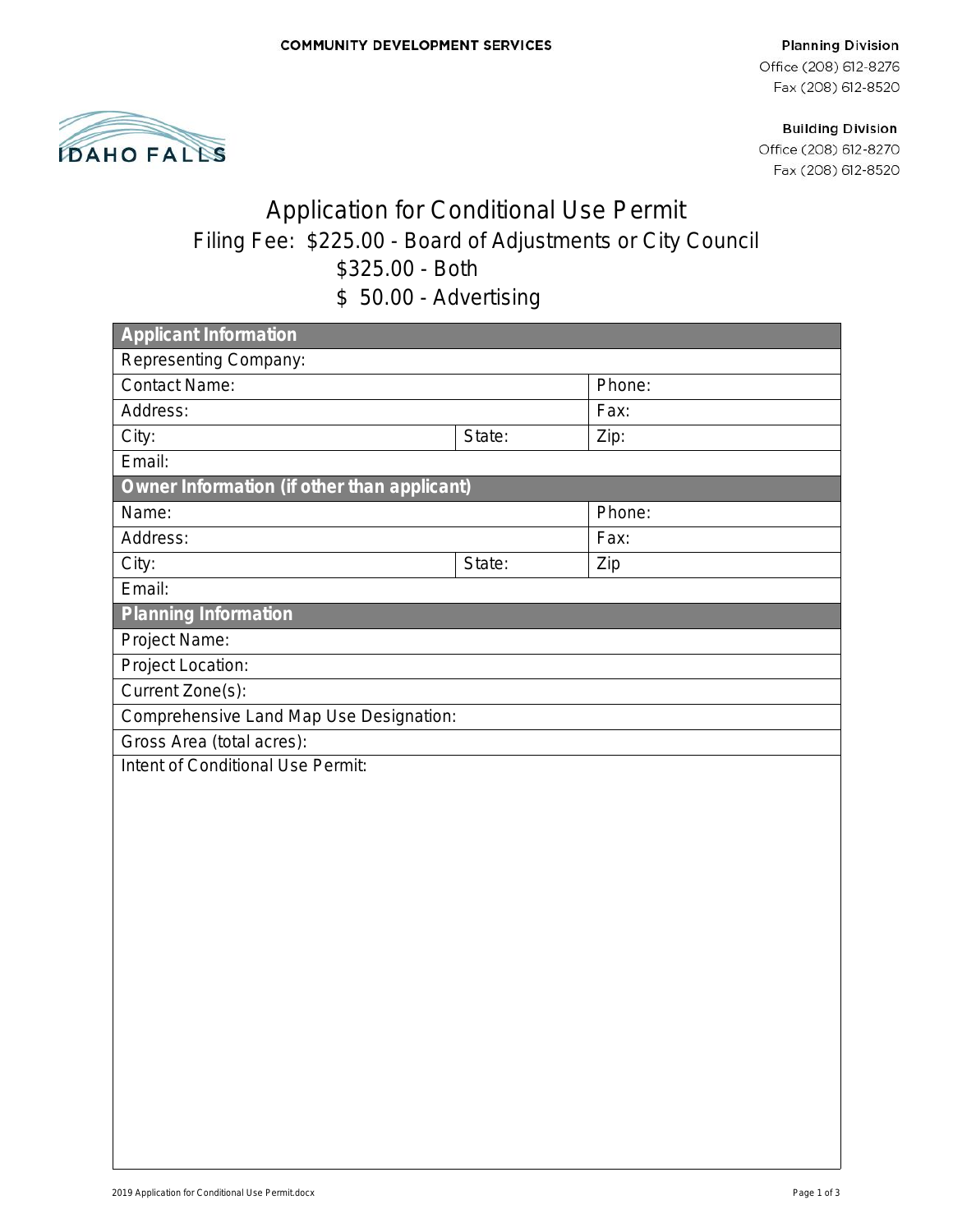| Application Filing Fee(s): Due at time application is submitted         |       |  |  |
|-------------------------------------------------------------------------|-------|--|--|
| \$50.00                                                                 |       |  |  |
| <b>Application Fee:</b><br>\$225.00 Planning Commission or City Council |       |  |  |
| \$325.00 Both                                                           |       |  |  |
| <b>Signature of Applicant(s)</b>                                        |       |  |  |
|                                                                         | Date: |  |  |
|                                                                         | Date: |  |  |
|                                                                         |       |  |  |

## **Site Plan Requirements**

All site plans shall be drawn on a sheet obtained from the City of Idaho Falls Engineering Department or a computer-generated sheet using the template disk provided by the City of Idaho Falls Engineering Department.

- [ ] Name, telephone number, and email address of site plan contact person.
- [ ] A clean, legible, site plan on 24" x 36" sheet(s).
- [ ] A digital version of the site plan in .dxf or .dwg format.
- $\mid$  Standard engineering scale of drawing, 1" = 20' or 1" = 100' for legibility.
- [ ] North Arrow.
- [ ] Legal description.
- 1 Address of proposed building site.
- [ ] Street names.
- [ ] Street and alley rights-of-way.
- [ ] Utility easements.
- [ ] Existing and proposed public improvements, all utilities including location and size of proposed service water and sewer lines.
- [ ] Size and location of existing or proposed building and structures.
- [ ] Distances from buildings to rights-of-way, easements and lot lines.
- [ ] Existing and proposed access points, including dimensions.
- [ ] Location of sidewalks and pedestrian ways.
- [ ] Location, size and type of fences and walls.
- [ ] Parking area layout including loading area with dimensions of parking stalls and drive aisles and parking area lighting system.
- [ ] Storm drainage from the roof and parking lot areas.
- [ ] Exterior lighting fixtures with type, dimensions and foot candles.
- [ ] Landscaping layout with type and dimensions of landscape materials.
- [ ] Type, dimensions, and location of existing and proposed public and private signs.
- [ ] Garbage dumpster location, must have 8' x 8' inside diameter per container.
- [ ] All existing or proposed fire hydrant locations within 1000' of development or distance in feet to nearest hydrant and Fire Department Connection (FDC).
- [ ] Affidavit of Legal Interest.

Owner or representative is responsible for the verification of all existing utilities, easements, rights-of-way and other features shown on the site plan. The owner shall be responsible for